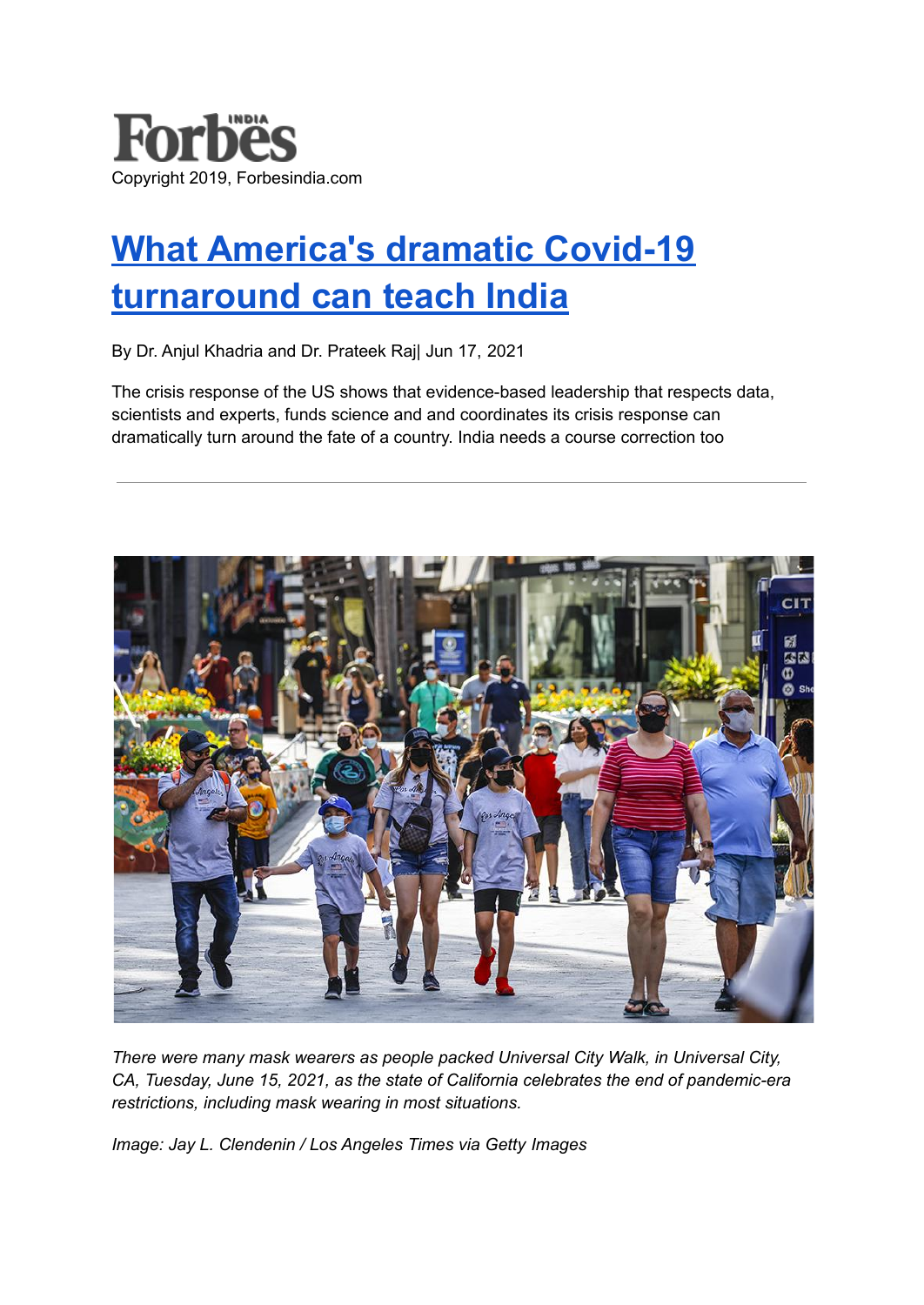On January 12, 2021, the US faced an apocalyptic situation—on an average, over 3,000 people were dying daily due to Covid-19. Four months later, the situation is dramatically different—deaths have come down significantly (approximately 350 per day), and over 44 percent of the population has been fully vaccinated. In May, the CDC updated its guidance that fully vaccinated individuals may carry out most indoor and outdoor activities without wearing masks, a major step towards the goal of returning to the pre-pandemic era. What explains the country's dramatic turnaround, and what can India learn from it?

# **Respect the data**

The first and most evident approach of the Biden administration in the last five months has been its attitude towards data. The Biden administration, on coming to power, has been more transparent with data and has put experts at the helm of the pandemic response. The administration uses a rubric of data—vaccination, infection, and death rates—to arrive at informed decisions on reopening and to take other public health decisions.

\_RSS\_In India, the total number of deaths in February 2021 was less than 100 per day. As cases began to rise in March, the data clearly showed the possibility of a second wave in an unvaccinated country. Yet, these hard signals were ignored in favor of irrational exuberance as mass gatherings dominated. The public face of the Covid-19 crisis management were politicians, bureaucrats, and celebrities, who were more interested in narratives than facts—while scientists continued to remain in the backseat. Currently, India has over 3,000 daily official Covid-19 deaths, and the reality is severely worse, given the scale of underreporting of Covid-19 deaths in rural India. As decisions about the distribution of oxygen, medicine, or funds are based on data, places like rural India are likelier to get far less support than they need. Not being serious about facts has had deadly consequences.

### **Hybrid leadership**

A public crisis requires hybrid cooperation between different levels of government and the private sector. The Biden administration developed a coordinated federal strategy. On the first day in office, the Biden administration enacted the Defence Production Act, directing the private sector to manufacture critical goods such as glass vials and syringes to accelerate the vaccination drive. Similarly, the Trump administration's \$12.4 billion funding in 2020 of Operation Warp Speed accelerated Covid-19 vaccine development.

Individual states had the autonomy to design their own vaccine strategy, and the federal government coordinated with scientists and the private sector to procure the necessary bulk vaccine supplies, showcasing a good example of hybrid leadership.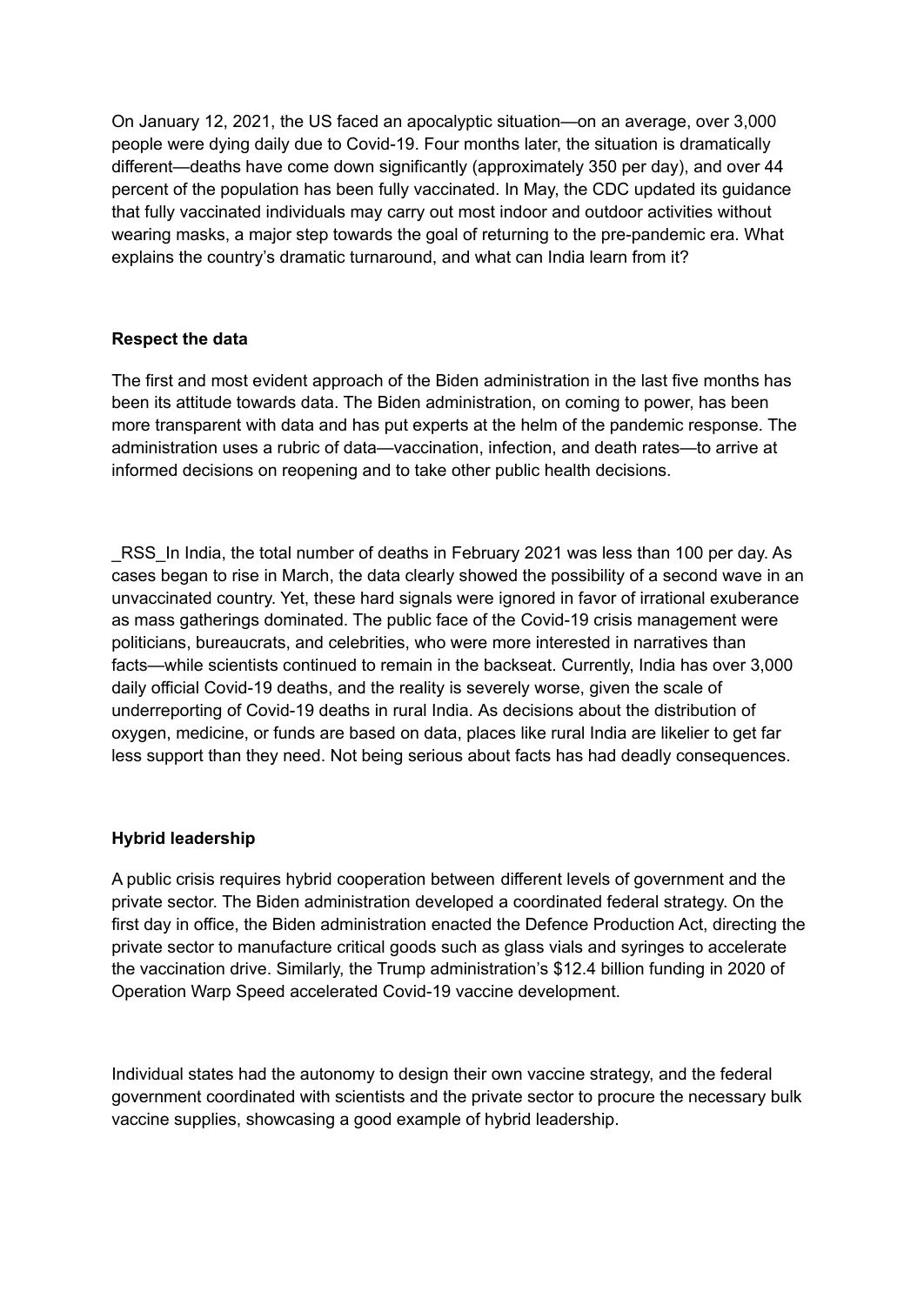India's 2020 Covid-19 response was appreciated by many as it took rapid steps to impose restrictions to arrest the pandemic. However, the relative success in the 2020 Covid-19 battle induced a sense of premature celebration in India. Investments were neither made in vaccine development and procurement nor in expanding India's frail health infrastructure. Little financial or contractual support was given to Indian vaccine manufacturers to ramp up existing manufacturing capacities. As the second wave spread across India, the Indian government inexplicably decided to leave the task of procuring vaccines to the 36 states and territories. The central government has finally revised this decision, and vaccines shall be procured and financed centrally, with free vaccines given to all adults. This is a welcome step in the right direction, towards hybrid leadership.

# **Fund crisis response and science**

On his first day in the White House, Biden and his administration signed an order to fully reimburse states for the cost of personnel and emergency supplies. Such funding provided life-saving funds to states and communities that had already been financially ravaged. The situation in India is unfortunately inverse. The fiscal health of Indian states is frail due to the pandemic, and the second wave will financially burden them even more. The frail fiscal health of the states is evident in the rise of crowdfunding campaigns to help remote areas get essential health infrastructure and supplies. Ideally, like the US's Operation Warp Speed, India too should have invested substantial funds in 2020 to help its scientists and health sector develop and manufacture vaccines.

### **Conclusion**

The crisis response of the US shows that evidence-based leadership that respects data, scientists and experts, and coordinates and funds science and crisis response can dramatically turn around the fate of a country. India needs a course correction too. Additionally, fearless experts and scientists who inform the public and policymakers need to be empowered and provided with resources and compensation to meet international standards. This is the moment for India to rethink its path, just as the US did a few months ago.

*Dr. Anjul Khadria (California Institute of Technology) and Dr. Prateek Raj (Indian Institute of Management Bangalore)*

*Biography: Dr. Anjul Khadria (anjul@caltech.edu) is an Indian biochemical scientist at Caltech who has researched the Indian, British, and American research ecosystems. He studies mechanisms and dynamics of various drugs at Caltech and his research was deemed as essential by Caltech during the pandemic. Dr. Prateek Raj (prateekraj@iimb.ac.in) is an Assistant Professor of Strategy at Indian Institute of*